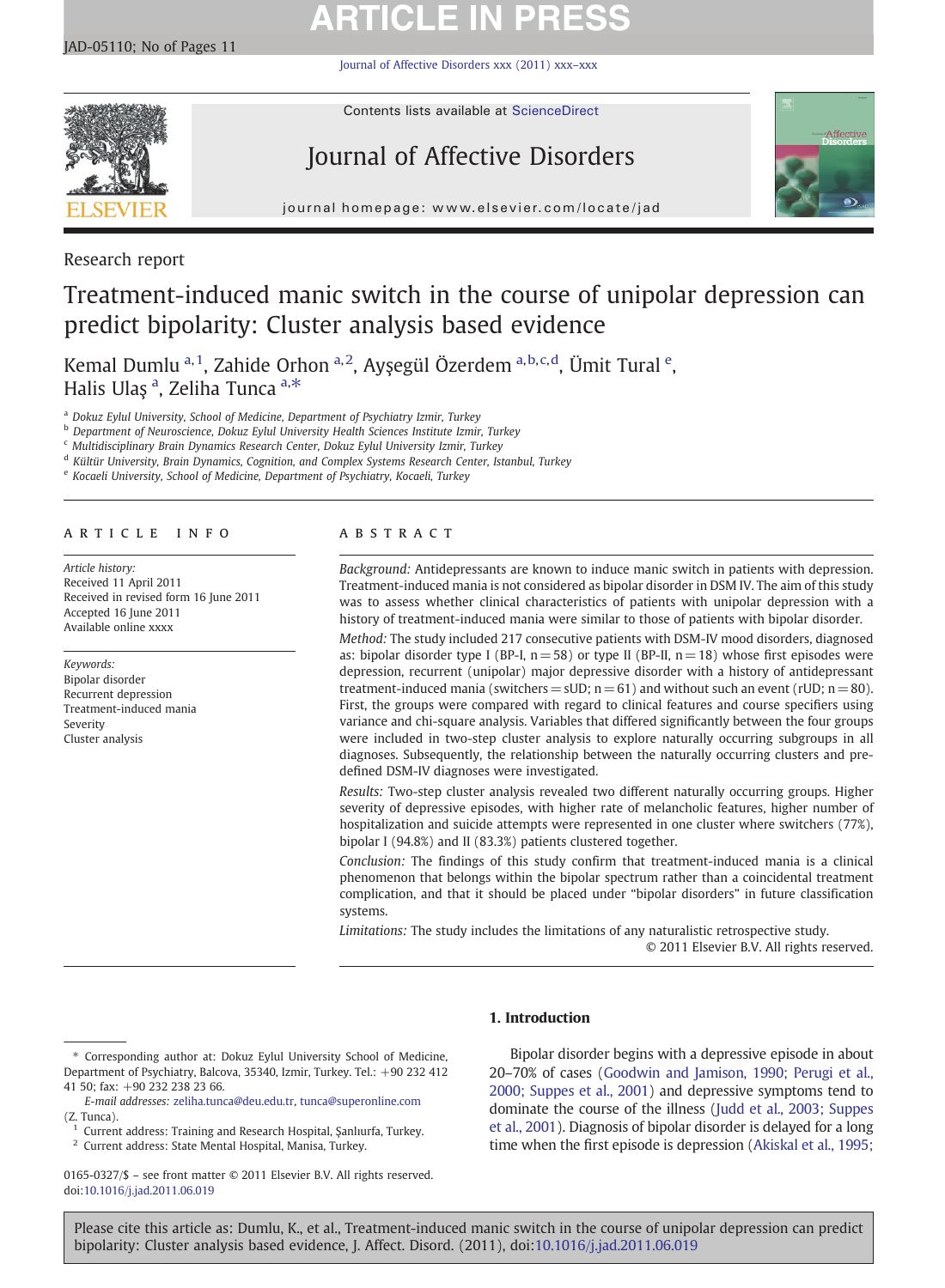2 K. Dumlu et al. / Journal of Affective Disorders xxx (2011) xxx-xxx

[Ghaemi et al., 1999; Manning and Ahmed, 2002\)](#page-8-0) and treatment of these patients with antidepressant monotherapy may lead to manic switch [\(Bowden, 2005; Ghaemi et al., 1999; Ghaemi](#page-8-0) [et al., 2008; Goldberg and Truman, 2003; Thase and Sachs,](#page-8-0) [2000; Post et al., 2006](#page-8-0)). Antidepressant associated manic switch was reported to be higher in bipolar type 1 than unipolar depression [\(Bond et al., 2008; Ghaemi et al., 2004; Perlis et al.,](#page-8-0) [2010; Tondo et al., 2010](#page-8-0)) or bipolar type II [\(Altshuler et al.,](#page-8-0) [2006](#page-8-0)), and antidepressant induced mania during the course of unipolar depression is considered as a sign of latent bipolar disorder [\(Akiskal and Pinto, 1999; Angst, 1985; Benazzi, 1997;](#page-8-0) [Ghaemi et al., 2001; Joseph et al., 2009](#page-8-0)). The presence of psychotic, melancholic and atypical features in a depressive episode are considered risk factors for treatment-induced mania [\(Akiskal et al., 1983; Ghaemi et al., 2001; Goldberg and](#page-8-0) [Harrow, 2001; Mitchell et al., 2001; Perugi et al., 1998](#page-8-0)).

There is insufficient evidence regarding a more precise differential diagnosis between bipolar and unipolar depression. DSM-IV [\(American Psychiatric Association, 2001](#page-8-0)) specifiers such as atypical, melancholic and psychotic features present more frequently in bipolar depression than in unipolar depression ([Agosti and Stewart, 2001; Benazzi, 1999; Brockington et al.,](#page-8-0) [1982; Mitchell et al., 2001; O'Donovan et al., 2008; Perris, 1966](#page-8-0)). Early onset depression with atypical features may be predictive for bipolar disorder ([Akiskal, 1996; Akiskal et al., 1983; Goodwin](#page-8-0) [and Jamison, 1990; Koukopoulos and Koukopoulos, 1999;](#page-8-0) [Manning and Ahmed, 2002; Weissman et al., 1996\)](#page-8-0). Postpartum onset and seasonality are also more common in bipolar depression ([Bowden, 2005; Freeman and Keck, 2001; Goodwin](#page-8-0) [and Jamison, 1990; Kelly and Sharma, 2010; Roecklein et al.,](#page-8-0) [2010; Shin et al., 2005\)](#page-8-0). The presence of these specifiers in different types of bipolar disorder requires evidence-based validation to offer some reconsideration for DSM-5 ([Colom and](#page-9-0) [Vieta, 2009\)](#page-9-0).

Despite widespread recognition among experts that treatment-induced mania should be classified under bipolar disorder ([Akiskal et al., 1983; Akiskal and Pinto, 1999; Altshuler](#page-8-0) [et al., 1995; Benazzi, 1997; Chun and Dunner, 2004; Goldberg](#page-8-0) [and Harrow, 2001; O'Donovan et al., 2008; Youngstrom, 2009](#page-8-0)), neither DSM-IV nor ICD 10 ([World Health Organisation, 1993\)](#page-9-0) allow the diagnosis of bipolar disorder among patients who experience treatment-induced mania; Such cases are coded under "drug-induced mood disorders" in DSM-IV.

The aim of the present study was to assess the clinical characteristics of recurrent unipolar depression patients with and without history of treatment-induced mania (groups sUD and rUD, respectively) and bipolar disorder type I or II patients (groups BP-I and BP-II, respectively) with first episode depression. We hypothesized that the clinical characteristics of patients with a history of treatmentinduced mania would be similar to those of patients with bipolar disorder.

## 2. Methods

This is a naturalistic, retrospective, cross-sectional study comparing patients with recurrent (unipolar) depression with or without a history of treatment-induced mania, and patients with bipolar disorder type I or II whose first episodes were depression. The study was approved by Dokuz Eylul University Ethics Committee.

#### 2.1. Diagnostic tools

All participants were interviewed using the Structured Clinical Interview for DSM-IV (SCID-I) [\(First et al., 1997](#page-9-0)) for DSM-IV diagnosis. Clinical features and course of illness were investigated through patient and family interviews and retrospective screening of all available medical records.

## 2.2. Participants

Two hundred and thirty-six consecutive patients aged 18 years and older, diagnosed by their physicians as having either bipolar disorder or major depressive disorder, with or without a history of treatment-induced mania, were referred to the study from the inpatient and outpatient units of Dokuz Eylul University Medical School Department of Psychiatry during a two year period. Patients with bipolar disorder were referred to the study because the first episode they experienced in the past was depression, as documented in their medical records at the bipolar disorders outpatient unit. Potential underlying medical conditions for mood disorders were excluded by the referring physician. All patients provided written informed consent. Manic switch was defined as meeting full DSM-IV manic episode criteria within the first eight weeks of antidepressant or electroconvulsive therapy (ECT) initiation [\(Angst et al., 1992](#page-8-0)) or increasing medication dose [\(Goldberg and Truman, 2003](#page-9-0)). Due to the sensitivity and validation problems related to definition of hypomania, hypomanic switches were excluded ([Angst, 2008](#page-8-0)). We also excluded mixed episodes, to avoid any diagnostic confusion and to keep the switching phenomena as homogeneous as possible. Nineteen patients were excluded from the study due to diagnostic mismatch after the SCID-I interviews. The remaining 217 patients with bipolar disorder type I (BP-I,  $n=58$ ) or type II (BP-II,  $n=18$ ), recurrent (unipolar) major depressive disorder with a history of antidepressant treatmentinduced mania (switchers  $=$  sUD; n  $=$  61) and without such an event (rUD;  $n=80$ ) comprised the study group.

### 2.3. Clinical variables

Groups were compared with regard to sex, age, age of illness onset, duration (weeks), severity, frequency and number of past episodes, number of lifetime suicide attempts and hospitalizations, as well as the presence of course specifiers. Frequency of past depressive episodes was formulated as the total number of past episodes divided by the total number of years between illness onset and time of study enrollment. Three different types of course specifiers were defined: (1) Severity of an episode: mild, moderate, severe without psychotic features, severe with psychotic features; (2) Clinical features of an episode: catatonia, melancholia or atypical features; and (3) Longitudinal course specifiers seasonal pattern or postpartum onset. For the episode-related categorical features, the existence of a feature during an episode, regardless of how many times it occurred, was considered as positive for that feature. For severity, the mean severity of past episodes was entered as the lifetime severity. Therefore, all types of features are considered as lifetime course specifiers, based on the heterogenic quality of the DSM-IV-TR specifiers [\(Colom and Vieta, 2009\)](#page-9-0).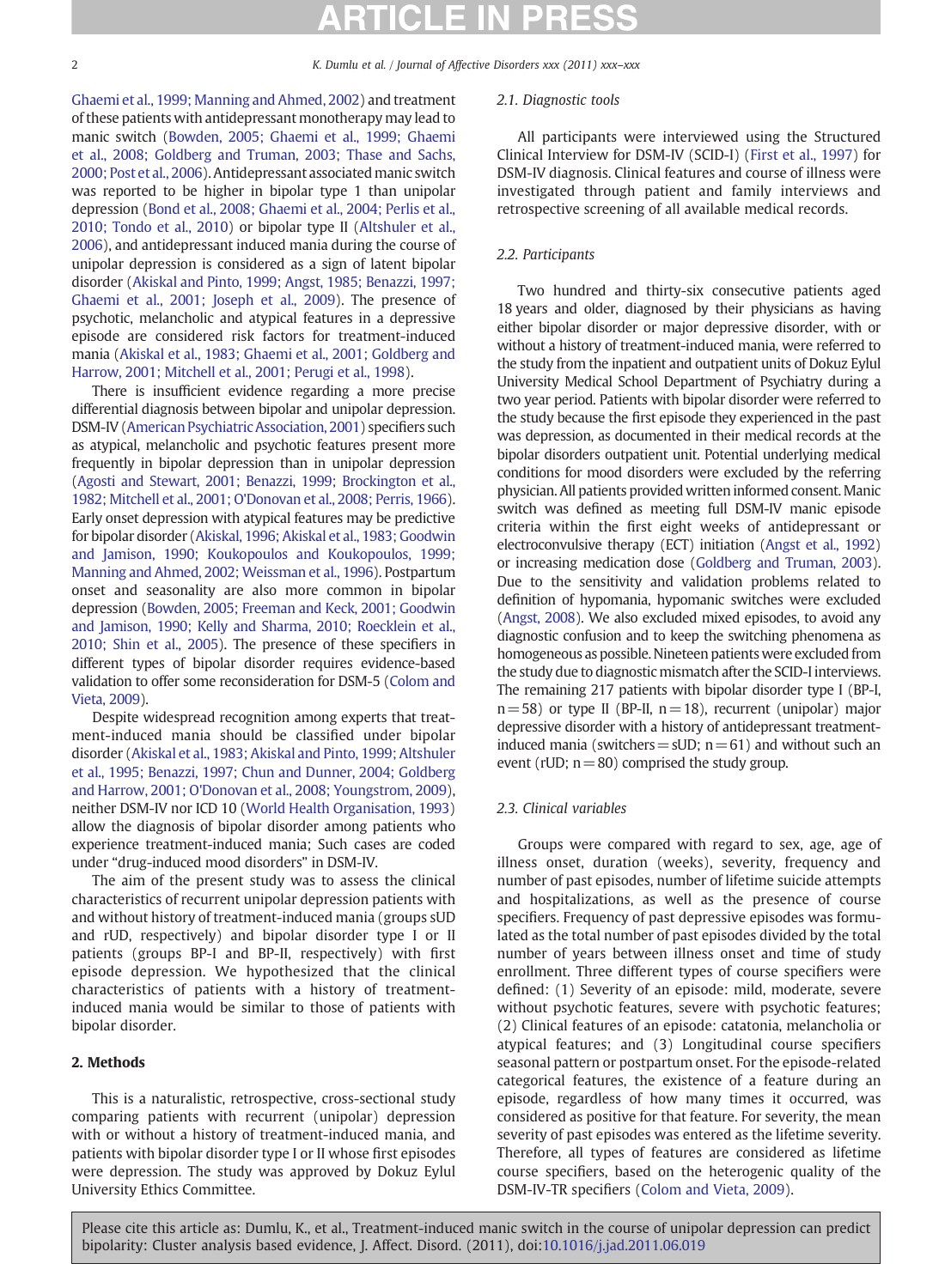K. Dumlu et al. / Journal of Affective Disorders xxx (2011) xxx–xxx 3 3

#### <span id="page-2-0"></span>2.4. Statistical analyses

Groups (BP-I, BP-II, rUD, sUD) were compared for age, age of illness onset, number, and the duration and frequency of past episodes using Kruskal–Wallis analysis of variance. The Mann–Whitney U test was used for comparison of two independent groups. Categorical data such as the presence or absence of a suicide attempt, hospitalization, and course specifiers were analyzed using chi-square tests.

Two-step cluster analysis with log-likelihood distance measure was used to explore naturally occurring subgroups in all diagnoses. The two-step method allows the creation of cluster models based on both continuous and categorical variables. Since the cluster features tree and final solutions are very sensitive to order effects, we randomly ordered cases by a randomization list generated by PASW Statistics 18.0 (IBM SPSS Inc, 2009, Chicago, IL). The two-step algorithm was then applied to automatically determine the number of clusters using Bayesian Information Criterion (BIC). The predicted cluster profile was saved as a new variable for each case and, subsequently, the relationship between the naturally occurring clusters and pre-defined DSM-IV diagnosis was investigated. Two-tailed significance level was set to 0.05.

### 3. Results

### 3.1. Diagnostic and treatment considerations

Two hundred and thirty six patients who gave written informed consent were interviewed with SCID-I. Diagnosis of bipolar disorder in 76 patients, (bipolar I, n= 58, 74.3%; bipolar II,  $n = 18$ , 23.7%) whose first episodes were depression and diagnosis of major depressive disorder recurrent type (rUD) in 80 patients were confirmed after the structured interview. Out of 80 patients who were referred to the study for treatment-induced mania/hypomania (switchers), 19 (23.8%) were diagnosed as having bipolar disorder. Fourteen patients had BP-I (17.5%), 5 had BP-II (6.5%) disorder. Three of fourteen BP I patients (21.4%) had spontaneous manic episodes before treatment-induced mania. Thirteen of these fourteen patients (94.3%) experienced spontaneous manic episodes after switching. Four of five patients with BP-II (80%) had past hypomanic episodes. One patient cycled into spontaneous hypomanic referred episode after switching.

In the whole switchers group ( $n=80$ ), treatment-induced mania occurred  $3.59 \pm 5.81$  years after the first depressive episode. Patients were evaluated  $4.38 \pm 5.16$  years after switching. Those patients who kept cycling had their first post-switching manic/hypomanic episode  $5.86 \pm 3.9$  years after switching.

In order to continue with homogeneous groups, switchers with the diagnosis of bipolar disorder were excluded from statistical analysis. The remaining 61 patients consisted of the sUD group (Fig. 1).

The main treatment modality in the sUD group was pharmacotherapy. Only one patient in this group switched into mania under electroconvulsive therapy (ECT). The top five antidepressants taken by patients at the time of switching were venlafaxine  $(n= 14, 19.7%)$ , citalopram  $(n= 12, 19.7%)$ 16.4%), paroxetine ( $n = 11, 14.1%$ ), fluoxetine ( $n = 10, 12.8%$ ) and sertraline  $(n= 8, 10.3%)$ ; followed by  $(n= 4, 6.6%).$ 



Fig. 1. Severity of the depressive episodes among four diagnoses. BP-I (Bipolar type I); BP-II (Bipolar type II); sUD (antidepressant induced mania, switchers); and rUD (recurrent unipolar depression).

maprotiline  $(n = 2, 3.3%)$  and clomipramine, escitalopram, imipramine, moclobemide, and nefazodone  $(n=1, 1.6\%)$  in each antidepressant group) followed those.

There was a major change in treatment modality after switching. Thirty-six (59%) of 61 sUD patients were receiving mood stabilizers, either alone  $(n= 16)$ , or in combination with SSRIs  $(n= 12)$  or second-generation antipsychotics  $(n= 8)$ . Twenty-five patients (41%) were still on antidepressants (mainly SSRIs), 12 (20%) were on monotherapy, and 13 (21.6%) were on combination treatment. Nine (14.8%) patients were taking second-generation antipsychotics.

The main antidepressant in the rUD group was an SSRI  $(n= 60, 75%)$  either alone  $(n= 57)$  or in combination with another psychotrop  $(n=3)$ .

### 3.2. Age and gender

There was a significant age difference between the four groups ( $\chi^2$  = 10.391, df = 3, p = 0.016). sUD patients were significantly younger than BP-II patients  $(z= 2.030,$  $p = 0.042$ ) at the time of study enrollment [\(Table 1\)](#page-3-0).

The number of female patients was higher than males in all four groups and the rUD group had the highest F/M ratio ([Table 1\)](#page-3-0).

#### 3.3. Age of illness onset

Age of illness onset differed significantly between the study groups ( $\chi^2$  = 24.734, df = 3, p = 0.000). BP-I patients had the earliest illness onset, which differed significantly from that of the BP-II  $(z=3.151, p=0.002)$ , sUD  $(z=-3.175, p=0.002)$ and rUD ( $z = -4.670$ ,  $p = 0.000$ ) groups. There was no significant difference between the latter three groups ([Table 1](#page-3-0)).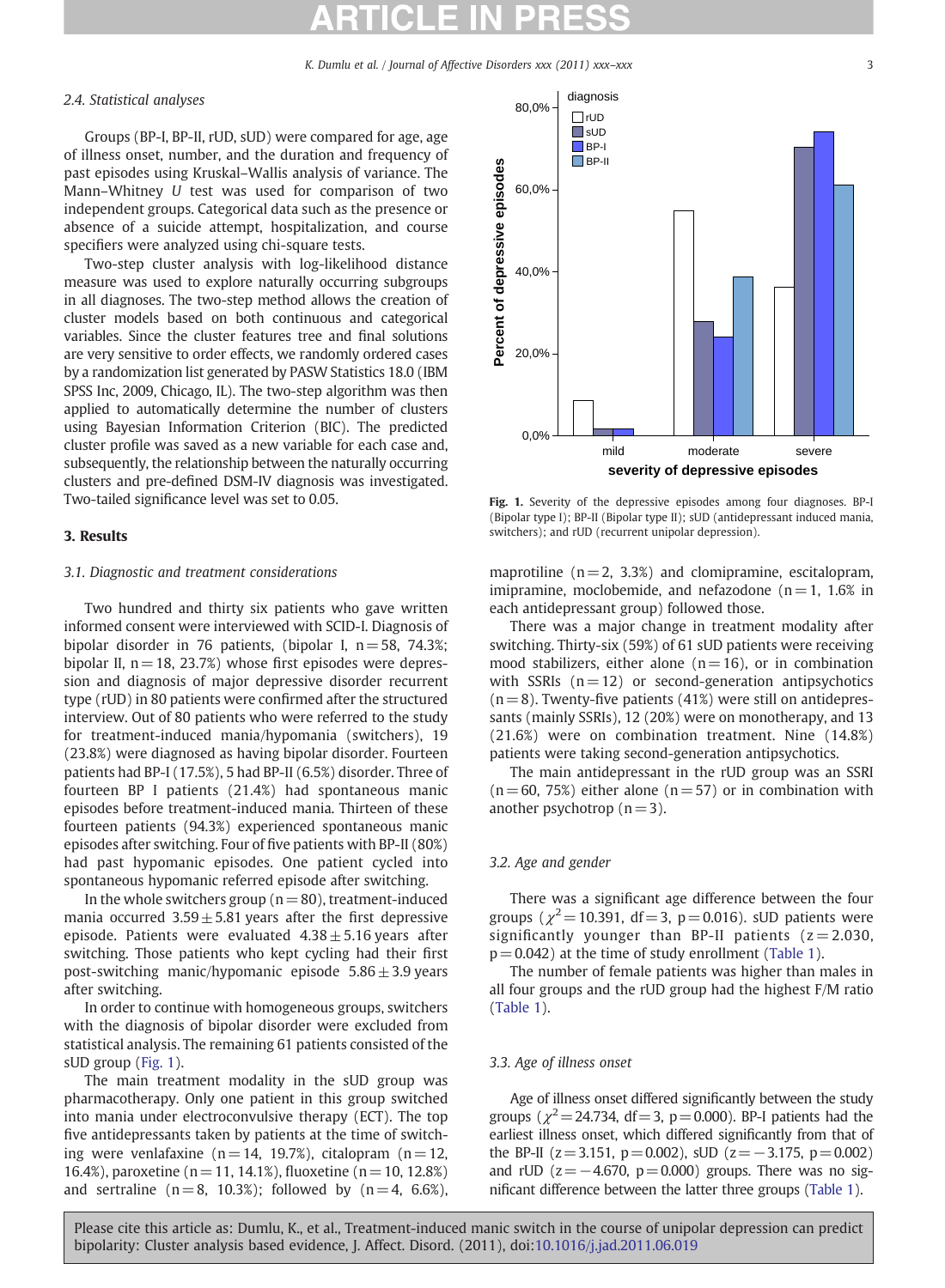#### <span id="page-3-0"></span>4 K. Dumlu et al. / Journal of Affective Disorders xxx (2011) xxx–xxx

#### Table 1

Comparison of clinical characteristics and course specifiers of four diagnostic groups.

|                                     | $BP-I$         |       | $BP-II$                  |                          | sUD             |       | rUD            |                          |    | Analysis of<br>variance/<br>Chi-square | Significant difference*                                    |
|-------------------------------------|----------------|-------|--------------------------|--------------------------|-----------------|-------|----------------|--------------------------|----|----------------------------------------|------------------------------------------------------------|
|                                     | $n = 58$       |       | $n = 18$                 |                          | $n = 61$        |       | $n = 80$       |                          | df | p values                               |                                                            |
| Gender (number, %)                  |                |       |                          |                          |                 |       |                |                          |    |                                        |                                                            |
| Female                              | 36             | 62.1  | 15                       | 83.3                     | 45              | 73.8  | 66             | 82.5                     | 3  | 0.042                                  | $rUD > BPI = BPII = sUD$                                   |
| Age (years) (mean, $SD^{\dagger}$ ) | 40.98          | 14.11 | 46.44                    | 12.30                    | 38.70           | 13.95 | 45.98          | 14.48                    | 3  | 0.016                                  | $BPI = BPII = sLID < rLID^*$                               |
| Age of illness onset                | 25.24          | 8.68  | 33.66                    | 9.10                     | 31.90           | 12.38 | 35.38          | 13.29                    | 3  | 0.000                                  | $sUD > BPI$ , $rUD = BPII = sUD^*$                         |
| Early-onset $(<21)$                 | 27             | 46.6  | 3                        | 16.7                     | 13              | 21.3  | 11             | 13.8                     | 6  | 0.000                                  |                                                            |
| Mid-onset (22-39)                   | 27             | 46.6  | 10                       | 55.6                     | 28              | 45.9  | 34             | 42.5                     |    |                                        | $BPI < sUD = rUD$ **                                       |
| Late-onset $(>39)$ (number, %)      | $\overline{4}$ | 6.9   | 5                        | 27.8                     | 20              | 32.8  | 35             | 43.8                     |    |                                        | $\mathsf{BPI}{<}\mathsf{BPI}^{***}$                        |
| Depressive episodes (mean, SD)      |                |       |                          |                          |                 |       |                |                          |    |                                        |                                                            |
| Number                              | 3.65           | 2.83  | 3.72                     | 1.74                     | 3.66            | 4.13  | 2.81           | 2.72                     | 3  | 0.049                                  | $rUD < BPII^*$ , $sUD = BPI = BPI$                         |
| Duration (weeks)                    | 11.41          | 4.42  | 10.17                    | 4.86                     | 17.11           | 27.14 | 15.33          | 20.48                    | 3  | 0.001                                  | $sUD > BPI^*$ , $rUD > BPI^*$                              |
| Frequencys                          | 0.44           | 0.43  | 0.34                     | 0.14                     | 0.63            | 0.44  | 0.47           | 0.33                     | 3  | 0.000                                  | $UD > BPI^* > rUD^*$ , $BPI = BPII$                        |
| Severity (number, %)                |                |       |                          |                          |                 |       |                |                          |    |                                        |                                                            |
| Severe                              | 43             | 74.1  | 11                       | 61.1                     | 43              | 70.5  | 29             | 36.3                     | 6  | 0.000                                  | $\text{BPI} = \text{BPII} = \text{sUD} > \text{rUD}^{***}$ |
| Moderate                            | 14             | 24.1  | $\overline{7}$           | 38.9                     | 17              | 27.9  | 44             | 55.0                     |    |                                        |                                                            |
| Mild                                | 1              | 1.8   | $\overline{\phantom{0}}$ |                          | $\mathbf{1}$    | 1.6   | $\overline{7}$ | 8.8                      |    |                                        |                                                            |
| Suicide attempts (number, %)        | 23             | 39.7  | $\overline{7}$           | 38.9                     | 14              | 23.0  | 12             | 15.0                     | 3  | 0.006                                  | $BP$ > $rUD$                                               |
| Hospitalization (number, %)         | 46 79.3        | 633.3 | 22 36.1                  | 11 13.8                  | 3               | 0.000 |                |                          |    |                                        | $BPI > BPII = SUD > rUD$                                   |
| Course specifiers (number, %)       |                |       |                          |                          |                 |       |                |                          |    |                                        |                                                            |
| Presence of                         |                |       |                          |                          |                 |       |                |                          |    |                                        |                                                            |
| Psychotic                           | 31             | 53.4  | $\overline{4}$           | 22.2                     | $7\phantom{.0}$ | 11.5  | 1              | 1.3                      | 3  | 0.000                                  | $BPI > BPII = sUD.rUD$                                     |
| Melancholic                         | 35             | 60.3  | 9                        | 50.0                     | 38              | 62.3  | 22             | 27.5                     | 3  | 0.000                                  | $BPI = BPII = SUD > rUD$                                   |
| Atypical                            | 6              | 35.5  | $\overline{2}$           | 11.8                     | 8               | 47.1  | 1              | 5.9                      |    | <b>NA</b>                              |                                                            |
| Seasonal                            | 6              | 10.3  | $\mathbf{1}$             | 5.6                      | 7               | 11.5  | $\overline{2}$ | 2.5                      |    | <b>NA</b>                              |                                                            |
| Post-partum                         | $\overline{4}$ | 6.9   | $\overline{a}$           | $\overline{\phantom{0}}$ | $\overline{2}$  | 3.3   | $\overline{a}$ | $\overline{\phantom{0}}$ |    | <b>NA</b>                              |                                                            |
| Catatonic features                  | 1              | 1.7   |                          |                          | $\mathbf{1}$    | 1.6   |                |                          |    | <b>NA</b>                              |                                                            |

BP-I (Bipolar type I); BP-II (Bipolar type II); sUD (treatment induced mania = switchers); rUD (Recurrent Depression).

NS: Non significant; NA: not applicable: because expected counts were less than five in the cells.

 $SD = Standard$  Deviation.

⁎ Kruskal–Wallis, post hoc Mann–Whitney.

\*\* Early vs Late onset  $2 \times 2$  chi-square (df: 1; p= 0.000).

\*\*\* Early vs Late onset  $2 \times 2$  chi-square (df: 1;  $p = 0.03$ ).

\*\*\*\* Severe vs moderate  $2 \times 2$  chi-square (df: 1; p= 0.001).

#### 3.4. Number and duration of past episodes

Groups differed significantly in the number of past depressive episodes ( $\chi^2$  = 7.837, df = 3, p = 0.049). rUD patients had the lowest number of past depressive episodes compared to sUD, BP-II, and BP-I groups. Only the difference between rUD and BP-II groups was significant ( $z=-2.680$ ,  $p = 0.007$ ). The sUD, BP-I and BP-II groups showed a similar number of past depressive episodes.

The four groups differed significantly in the duration of past depressive episodes ( $\chi^2$  = 8.842, df = 3, p = 0.001). sUD patients had the longest duration of depressive episodes, followed by the rUD patients. Both groups differed significantly from BD-I patients with regard to length of depressive episodes (sUD vs BP-I;  $z = -2.898$ ,  $p = 0.004$ ; rUD vs BP-I:  $z=-2.362$ ,  $p= 0.018$ ). The length of depressive episodes was similar in BD-I and BD-II patients (Table 1).

3.5. Frequency of depressive episodes (total number of past depressive episodes/total number of years between illness onset and time of study enrollment)

The BP-I, BP-II, sUD, and rUD groups differed significantly in the frequency of depressive episodes ( $\chi^2$ =19.027, df=3,  $p=0.000$ ). The sUD group had the highest episode frequency and differed significantly from the BP-I ( $z=-3.947$ ,  $p=$ 

0.000), BP-II ( $z=-2.846$ ,  $p=0.004$ ), and rUD ( $z=-0.574$ ,  $p=0.010$ ) groups; The BP-I, BP-II and rUD groups did not differ from each other (Table 1).

#### 3.6. Depressive episode course specifiers

#### 3.6.1. Severity of depressive episodes

The severity of past depressive episodes differed significantly between the groups ( $\chi^2$  = 28.093, df = 6, p = 0.000). The BP-I, BP-II and sUD groups contained similar proportion of patients with severe episodes. Patients with moderately severe episodes clustered mainly in the rUD group (Table 1 and [Fig. 1\)](#page-2-0).

#### 3.6.2. Melancholic features

The presence of melancholic features differed significantly between the four groups ( $\chi^2$  = 22.036, df = 3,  $p = 0.000$ ). The proportion of patients with melancholic features was highest in the sUD group, followed by BP-I, BP-II, and rUD groups. As the BP-I, BP-II and sUD groups were similar with regard to the presence of melancholic features, the BP-I and sUD groups had significantly higher proportions of patients with melancholic features compared to the rUD group ( $\chi^2$  = 14.961, df = 1, p = 0.001 and  $\chi^2$  = 17.141,  $df = 1$ ,  $p = 0.000$  respectively) (Table 1).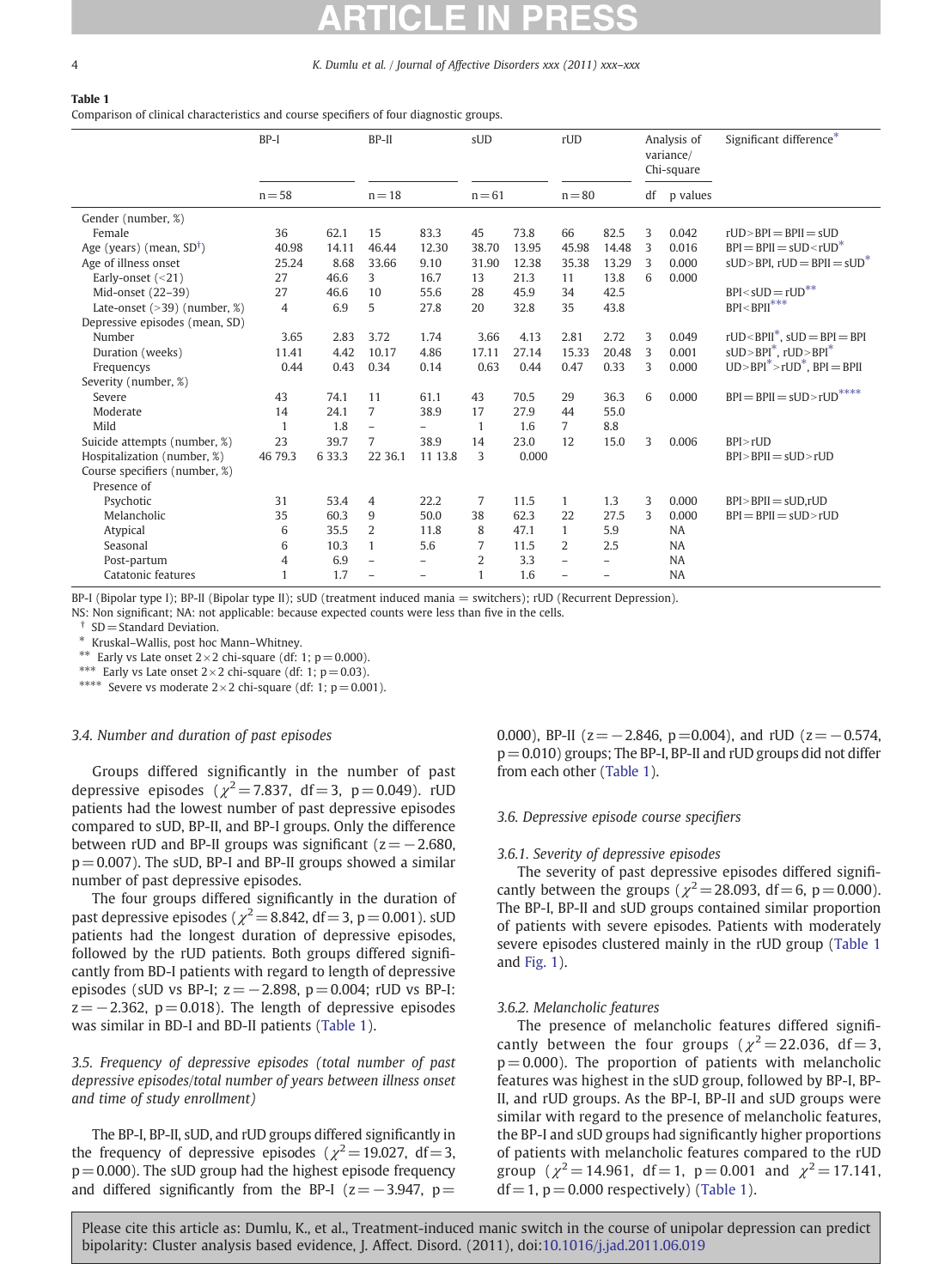### 3.6.3. Psychotic features

There was a significant group difference for the presence of psychotic features ( $\chi^2$  = 61.381, df = 3, p = 0.000) in past depressive episodes. Psychotic features occurred most frequently in the BP-I, followed by the BP-II, sUD and rUD groups. The presence of psychotic features was significantly higher in the BP-I group compared to sUD ( $\chi^2$  = 24.10, df = 1, p = 0.000), and rUD ( $\chi^2$  = 51.43, df = 1, p = 0.000) groups. rUD patients also had significantly lower rates of psychotic features than BP-II ( $\chi^2$  = 13.35, df = 1, p = 0.000) and sUD ( $\chi^2$  = 6.76, df = 1, p = 0.009) groups [\(Table 1](#page-3-0)).

### 3.6.4. Atypical features

Atypical features were most common in the sUD group [\(Table 1\)](#page-3-0).

Seasonality was present in 10.3% of the BP-I, 5.6% of the BP-II, 2.5% of the rUD, and 11.5% of the sUD groups. Postpartum depression occurred neither in BP-II nor in rUD, but presented in 6.88% (n=4) of the BP-I, and in 3.29% (n=2) of the sUD patients. Catatonic features were observed only in BP and sUD groups, with one patient in each group [\(Table 1](#page-3-0)). Due to the small numbers of patients presenting with atypical, catatonic and seasonality features, no group comparisons were done.

### 3.7. Suicide attempts

Nearly 40% of patients in both the BP-I and BP-II groups had attempted suicide. The difference between the four groups was significant ( $\chi^2$  = 12.558, df = 3, p = 0.006). The proportion of patients with past suicide attempt was significantly higher in the BP-I group compared to rUD  $(\chi^2 = 10.797, df = 1, p = 0.001$  ([Table 1](#page-3-0)).

### 3.8. Hospitalizations

The difference between the groups was significant with regard to the number of patients who had at least one psychiatric hospitalization in the past ( $\gamma^2$  = 61.420, df = 3, p = 0.000).

The rate of hospitalization was higher in the BP-I group compared to BP-II ( $\chi^2$  = 13.44, df = 1, p = 0.000), sUD ( $\chi^2$  = 22.704, df = 1, p = 0.000), and rUD groups ( $\chi^2$  = 59.61, df = 1,  $p=0.000$ ). As the BP-II and sUD groups had similar rates of past hospitalizations, the sUD group contained significantly higher rates of hospitalization than the rUD group ( $\chi^2$  = 9.614, df = 1,  $p = 0.002$ ).

#### 3.9. Findings of cluster analyses

Cluster analysis was performed using age of illness onset; gender; severity, duration and frequency of depressive episodes; number and frequency of all episodes; presence of melancholic, psychotic, atypical features in depressive episodes; presence of hospitalization and suicide attempts. Normality was tested with the Shapiro–Wilk test. Despite certain transformations (Box–Cox family of power transforms or the cube-root transformation), we achieved normality only in the BP-II group for the number of depressive/and total episodes, frequency of depressive episodes and duration of depressive episodes (df = 18, Shapiro–Wilk =  $0.931$ ; 0.917; 0.966; 0.906 and  $p = 0.199$ ; 0.115; 0772; 0.072 respectively). Categorical data such as gender, presence of course specifiers, hospitalization or suicide attempts did not meet multinomial distribution in any of the groups. Two-step cluster analysis revealed that there were two different naturally occurring groups. Silhouette measure of cohesion and separation was 0.4, which denotes that the cluster quality was fair. The ratio of largest to smallest cluster was 2.1 (cluster 1,  $n = 147$ , 67.7%; cluster 2,  $n = 70$ , 32.3%). Among all the parameters included in the analysis, four most important variables on general clustering formation were the severity of depressive episodes, melancholic features, presence of hospitalization and suicide attempts. Higher severity of depressive episodes, the presence of more melancholic features and higher numbers of hospitalization and suicide attempts were represented in cluster 2 (the importance values of variables were 1, 0.67, 0.48 and 0.27, respectively) ([Table 1](#page-3-0) and [Fig. 2a](#page-5-0)).

A cross tabulation of pre-defined DSM-IV diagnosis by group membership assignment, produced using two-step cluster analysis, showed significant differences between the above mentioned variables ( $\chi^2$  = 8.199, df = 3, p < 0.042). While a significantly high proportion of rUD patients ( $n = 50$ , 62.5%) were assigned to cluster 1, sUD patients  $(n=47,$ 77.0%), BP-I ( $n = 55$ , 94.8%) and BP-II patients ( $n = 15$ , 83.3%) were all represented together in cluster 2. Recomposition of the groups according to first analysis is shown in [\(Fig. 3](#page-6-0)).

We ran a second analysis using a different set of parameters. The main reason for this was to test whether the use of a single severity parameter (severity of past episodes) rather than all of the other severity related parameters would change the rank of parameters influencing the clustering. In this model, the presence of hospitalization, suicide attempts and psychotic features were excluded from analysis. Two-step cluster analysis revealed two different naturally occurring groups and a silhouette measure of cohesion and separation of 0.4. This time, the ratio of largest to smallest cluster was 1.58 (cluster  $1, n = 133, 63.1\%$ ; cluster 2,  $n = 84$ , 38.7%). In this second analysis, the importance value of earlier illness onset moved up to third place after the severity of depressive episodes and higher rate of melancholia; the importance values of the variables were 1, 0.34 and 0.12 respectively [\(Fig. 2](#page-5-0)b). Cluster formation according to pre-defined DSM-IV diagnosis did not change greatly when the results of this second analysis were applied; BP-I ( $n=45$ , 77.6%), II ( $n = 11$ , 61.1%) and sUD ( $n = 47$ , 77.0%) patients still clustered together, although this time at slightly different rates than the first analysis.

### 4. Discussion

The main finding of this study is that clinical features and course of depressive episodes of patients with a history of treatment-induced mania differ from patients with recurrent depression and show similarities to patients with bipolar disorder.

#### 4.1. Diagnostic and treatment-related considerations

Among the 80 patients who were referred to the study for experiencing antidepressant-induced mania,  $76%$  ( $n=61$ ) were included in the study for not having DSM-IV bipolar disorder. This rate falls within the previously reported rate for the misdiagnosis of bipolar patients as unipolar depression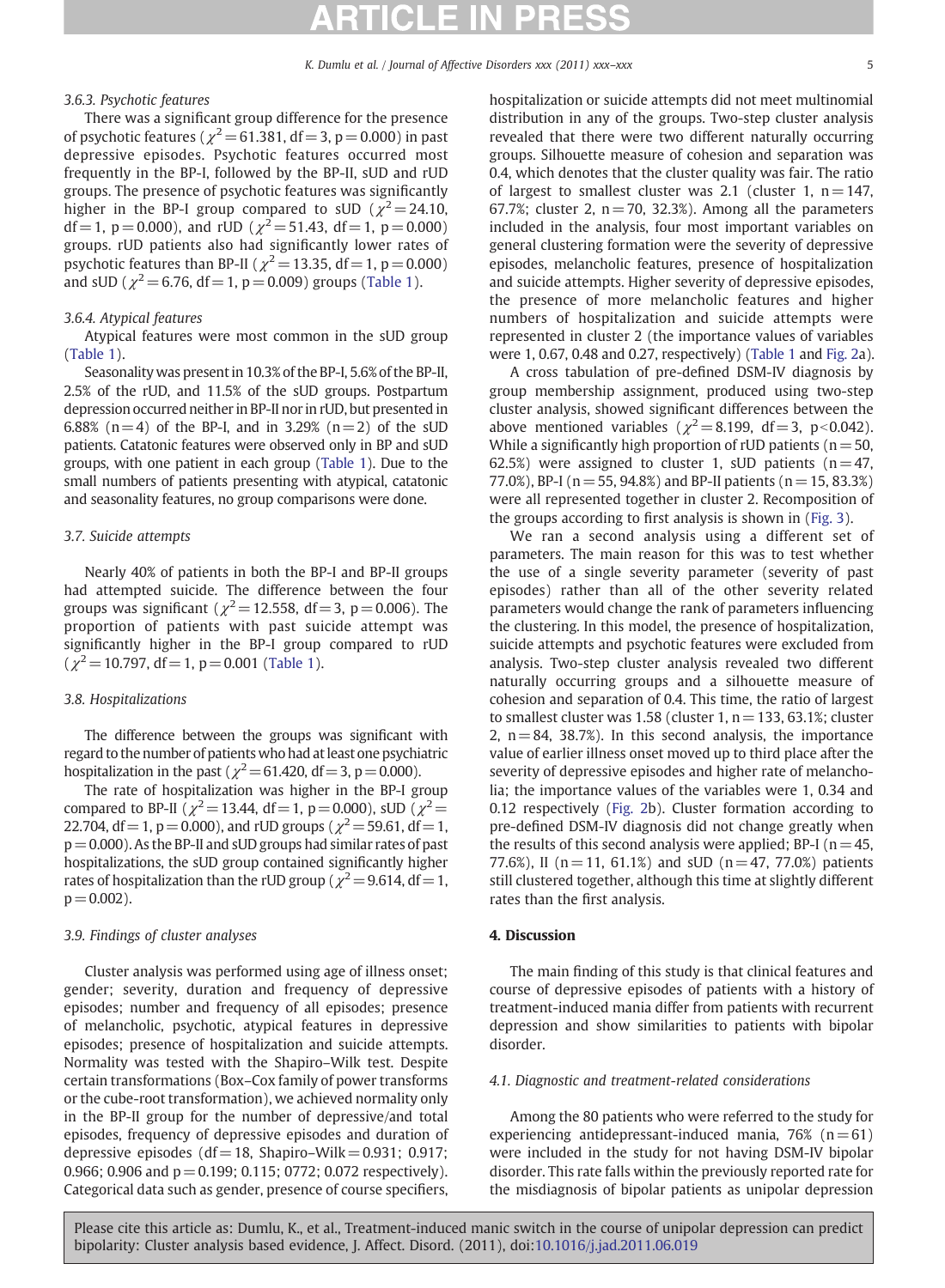#### ö E E Δ

### <span id="page-5-0"></span>6 K. Dumlu et al. / Journal of Affective Disorders xxx (2011) xxx–xxx

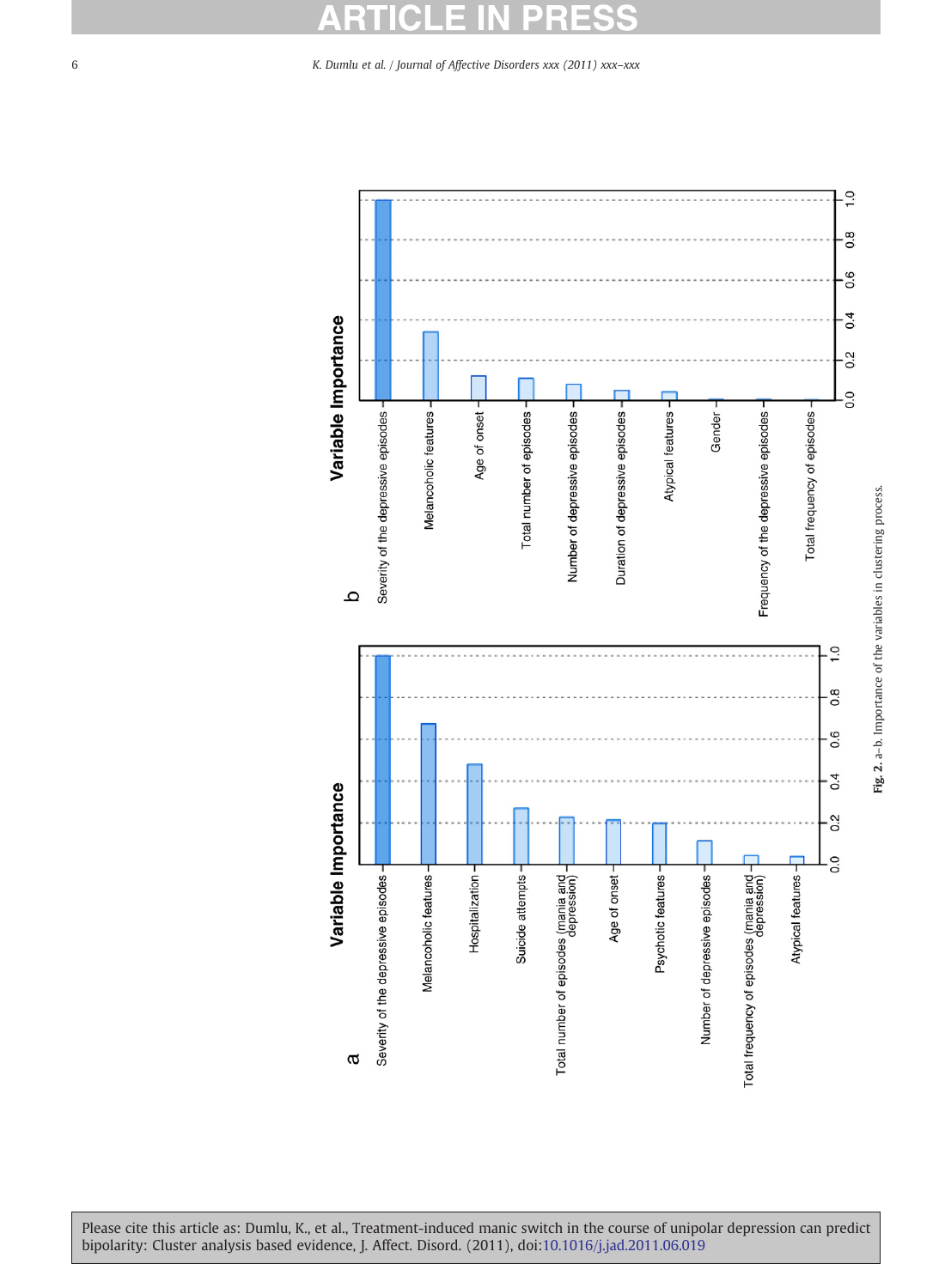K. Dumlu et al. / Journal of Affective Disorders xxx (2011) xxx–xxx 7

<span id="page-6-0"></span>

Fig. 3. Association between pre-defined DSM-IV diagnoses and clusters. BP-I (bipolar type I); BP-II (bipolar type II); sUD (treatment induced mania = switchers); and rUD (recurrent depression).

[\(Calabrese et al., 2006; Chun and Dunner, 2004; Clarke et al.,](#page-8-0) [2008; Hirschfeld et al., 2005; Muzina et al., 2007; Olfson et al.,](#page-8-0) [2005](#page-8-0)). The finding that pre-switching depressive episodes of these patients showed similar characteristics to the depressive episodes of bipolar patients supports the proposal that antidepressant-induced switching may represent an acceleration of the natural course of bipolar disorder, as suggested by Akiskal et al. ([Akiskal et al., 2000; Akiskal and Pinto, 1999;](#page-8-0) [Ghaemi et al., 2001; Joseph et al., 2009; Wehr and Goodwin,](#page-8-0) [1987](#page-8-0)). The same authors conceptualize a high sensitivity of "pharmacological hypomania". We used a stringent definition of switching, based on the literature [\(Altshuler et al., 1995;](#page-8-0) [Goldberg and Truman, 2003; Salvadore et al., 2010\)](#page-8-0) and included only treatment-induced manic episodes that matched with the full DSM-IV-TR criteria for a manic episode [\(American Psychiatric Association, 2001\)](#page-8-0).

The leading drug for manic switch in our study population was venlafaxine (approximately 20%), which is consistent with other studies ([Boerlin et al., 1998; Goldberg and Truman, 2003;](#page-8-0) [Koszewska and Rybakowski, 2009; Leverich et al., 2006; Muzina](#page-8-0) [et al., 2007; Nemeroff et al., 2008; Post et al., 2006; Vieta et al.,](#page-8-0) [2002\)](#page-8-0). However, evidence for the more unsafe antidepressants remains limited. The rate of venlafaxine use in these patients may be related to the severity of depressive episodes, and therefore to the need for a potent antidepressant with dual neurotransmitter effect. Studies demonstrate relatively lower risk of mania for SSRIs [\(Amsterdam et al., 1998; Joseph et al.,](#page-8-0) [2009; Nemeroff et al., 2008; Peet, 1994; Schaffer et al., 2006\)](#page-8-0). Overall SSRI use in the switchers reached 35% in our group. It is not possible to draw any conclusions with regard to the role of SSRIs in our switch group because the finding may be related to the antidepressant preference bias in our clinic, as also evidenced by the high rate of SSRI use (75%) in the rUD group.

## 4.2. Demographic considerations

We showed that the mean age of illness onset in sUD patients was between BP-I and rUD groups, but it did not differ

significantly from either BP-I or BP-II groups. Although there is no consensus on early or late illness onset in bipolar disorder [\(Baldessarini et al., 2010; Colom and Vieta, 2009; Hamshere et](#page-8-0) [al., 2009](#page-8-0)), some studies reported that switchers were older than those with unipolar depression at intake [\(Carlson et al.,](#page-9-0) [2007; Serretti et al., 2003; Tamada et al., 2004](#page-9-0)), but one study [\(Truman et al., 2007\)](#page-10-0) showed the opposite association, similar to our sUD patients, who were significantly younger than BP-II patients at the time of study enrollment. The evidence suggests that there is a negative correlation between age and risk for antidepressant-induced mania [\(Martin et al., 2004](#page-9-0)). The close follow-up of this relatively young population is important to decide on treatment modalities for maximizing the use of mood stabilizers [\(Ghaemi et al., 2001; Thase and Sachs, 2000\)](#page-9-0) and for their lifelong protection from social, occupational or cognitive impairments ([Maskill et al., 2010; Rosa et al., 2010;](#page-9-0) [Solé et al., 2011](#page-9-0)).

Although female domination of the groups is consistent with previous studies [\(Angst et al., 2003; Benazzi, 2000;](#page-8-0) [Kessing et al., 2008; Leibenluft, 2000; Perugi et al., 2000;](#page-8-0) [Schaffer et al., 2010; Weissman et al., 1996](#page-8-0)), the proportion of female participants differed significantly only between the rUD and BP-I groups. There is no consensus on the gender liability for switching. Some studies [\(Altshuler et al., 1995;](#page-8-0) [Angst, 1985; Koszewska and Rybakowski, 2009](#page-8-0)), but not all (Henry [et al., 2001\)](#page-9-0) link the phenomenon of switching with female gender. The predominance of female patients in our study could be explained by a tendency for females to appear in greater proportions in the depressive pole ([Altshuler et al.,](#page-8-0) [2010](#page-8-0)) or by possible referral bias and/or greater treatmentseeking behavior among women ([Duax et al., 2007](#page-9-0)).

#### 4.3. Severity-related considerations and other course specifiers

The most severe depressive episodes cumulated equally in BP-I and sUD patients. Several studies suggest that early onset of bipolar disorder is associated with greater illness severity ([Benazzi, 2009; Benazzi and Akiskal, 2008; Bowden, 2001;](#page-8-0)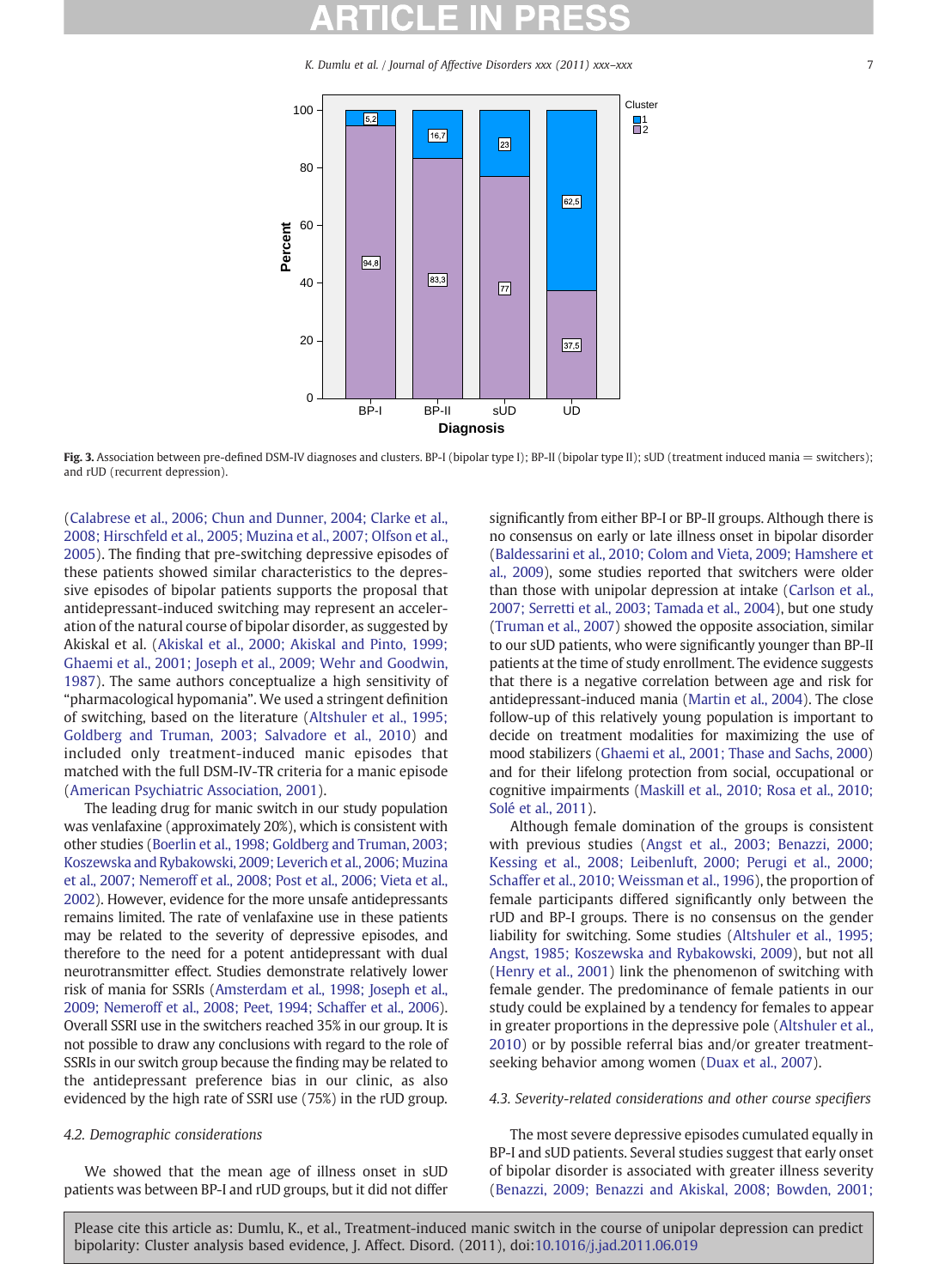8 K. Dumlu et al. / Journal of Affective Disorders xxx (2011) xxx-xxx

[Kessing et al., 2008; Mitchell et al., 2008; Mitchell and Malhi,](#page-8-0) [2004; Perlis et al., 2004; Schulze et al., 2002; Schurhoff et al.,](#page-8-0) [2000; Vieta et al., 1997](#page-8-0)). Early onset has been linked with higher [\(Martinez-Aran et al., 2008; Schurhoff et al., 2000\)](#page-9-0) and greater risk of suicidality in bipolar patients ([Perlis et al.,](#page-9-0) [2004; Schaffer et al., 2010](#page-9-0)). Although our switchers were not as young at onset as the BD-I patients, the equally severe episodes among the BD-I patients may point to a common pathogenesis in both conditions. The presence of psychotic features was found to be similar in sUD and BP-II patients in the current study. BP-I patients had the highest rates of psychotic features (53%). Taken together, these findings are in line with those of previous studies, where psychotic features were reported to be more likely in bipolar type I patients ([Akiskal et al., 2000; Brugue et al., 2008; Goldberg and](#page-8-0) [Harrow, 2001; Guze et al., 1975; Mitchell et al., 2001; Schneck](#page-8-0) [et al., 2004\)](#page-8-0), and in antidepressant-induced switchers ([Serretti et al., 2003](#page-10-0)). In one of the limited number of studies that investigated psychotic symptoms in bipolar type II patients, the rate of psychotic features were found to be 19.5%, which is similar to our BP-II patients ([Mazzarini et al.,](#page-9-0) [2010](#page-9-0)). We found equally increased rates of suicide attempts in both BP-I and II patients compared to the sUD and rUD patients, which is in line with previous findings ([Akiskal et al.,](#page-8-0) [2001; Ben Abla et al., 2006; Colom et al., 2006; Jamison, 2000;](#page-8-0) [Moreno and Andrade, 2010; Novick et al., 2010; Perugi et al.,](#page-8-0) [2000; Raja and Azzoni, 2004; Simon et al., 2007\)](#page-8-0). The sUD patients and BP-II patients were alike in terms of the number of past hospitalizations, which supported the findings of previous studies ([Ben Abla et al., 2006; Schaffer et al., 2010;](#page-8-0) [Serretti et al., 2003\)](#page-8-0). The findings show that severity-related features of the diagnostic groups have major impacts on differential diagnosis of potential bipolar disorder.

We found equally higher rates of melancholic and atypical features in the sUD, BP-I and BP-II patients compared with the rUD group. These findings are in accordance with a broad range of literature referring to the presence of higher melancholic ([Brugue et al., 2008; Ghaemi et al., 2001;](#page-8-0) [Manning and Ahmed, 2002; Mitchell et al., 2001; Parker](#page-8-0) [et al., 2000\)](#page-8-0) and atypical features in bipolar disorder, especially in type II ([Akiskal et al., 2001; Akiskal and Benazzi,](#page-8-0) [2005; Benazzi and Rihmer, 2000; Brugue et al., 2008; Perugi](#page-8-0) [et al., 1998](#page-8-0)) than unipolar depression ([Agosti and Stewart,](#page-8-0) [2001; Akiskal and Benazzi, 2005; Benazzi, 2000, 2006; Detre](#page-8-0) [et al., 1972; Goodwin and Jamison, 1990; Mitchell et al., 2001;](#page-8-0) [Moreno and Andrade, 2010; Serretti et al., 2002](#page-8-0)). Atypical symptoms are considered risk factors for relapse even in the presence of mood stabilizers [\(Pfennig et al., 2010\)](#page-10-0). The clinical features of our BP-I, II and sUD groups comply with the concept that clinical admixture of melancholic, atypical and psychotic features can be considered as a "bipolar signature" ([Mitchell et al., 2001; Mitchell and Malhi, 2004](#page-9-0)). Seasonality and postpartum characteristics were more frequently seen in sUD and BP-I patients, as shown previously ([Akiskal et al., 2000; Bowden, 2005; Faedda et al., 1993;](#page-8-0) [Freeman and Gelenberg, 2005; Freeman and Keck, 2001; Shin](#page-8-0) [et al., 2005\)](#page-8-0). We had only two patients with catatonic features, one in BP-I and another in the sUD group. Catatonia is rarely seen in bipolar disorder nowadays or it is often ignored and therefore under-diagnosed due to not using structured checklists (Colom [and Vieta, 2009](#page-9-0)).

#### 4.4. Course of illness

Depressive episodes were reported to be more numerous, lengthy and frequent in bipolar I patients than patients with unipolar and also bipolar II depression ([Akiskal et al., 2000;](#page-8-0) [Bowden, 2001; Cueller et al., 2005; Goodwin and Jamison,](#page-8-0) [1990, 2007; Mantere et al., 2008; Mitchell et al., 2001; Muzina](#page-8-0) [et al., 2007; Perlis et al., 2006; Schaffer et al., 2010\)](#page-8-0). We showed that sUD patients had the most frequent and longest depressive episodes. This finding may be explained by the mood destabilizing effect of using antidepressants [\(Akiskal et](#page-8-0) [al., 2003; Ansari and Osser, 2010; El-Mallakh et al., 2008; El-](#page-8-0)[Mallakh et al., 2010; Ghaemi et al., 2004; Licht et al., 2008](#page-8-0)) or by greater treatment-resistance in these patients [\(Ghaemi et](#page-9-0) [al., 2004; Post et al., 2002](#page-9-0)). These findings point to a morbid course of switch process and a definite need for earlier detection and more aggressive and appropriate treatment of these patients.

#### 4.5. Cluster analysis

This is the first study showing that sUD patients cluster together with BP-I and II patients and that rUD patients locate as a separate group. In our study, continuous variables were not normally distributed within the population, with the exception of the BP-II group. In addition, the categorical data did not meet multinomial distribution. However, according to Marija Norusis "the best results can be taken if continuous variables were normally distributed, or categorical variables have a multinomial distribution. This is seldom the case in practice. The clustering algorithm is thought to behave reasonably well when these assumptions are not met and it's perfectly acceptable for best performance" (SPSS 17.0 Guide to Data Analysis), ([www.norusis.com/pdf/SPC\\_v13.](http://www.norusis.com/pdf/SPC_v13.pdf) [pdf](http://www.norusis.com/pdf/SPC_v13.pdf)).

Two-step cluster analysis revealed that the main clinical features that would show impact on the differential diagnosis between potential bipolar depressive and true unipolar depressive episodes are the severity of the overall symptoms and also severity-related conditions such as hospitalization and suicide attempts. The larger cluster (67.7%) mostly contained severe depressive episodes in patients diagnosed with BP-I (74.1%); sUD (70.5%) and BP-II (61.1%). Among the course specifiers, melancholic features (BP-I 33.7%; sUD 36.5%) rather than psychotic (BP-I 72.1%; sUD 16.3%) and atypical features (BP-I 35.3%; sUD 47.1%) are strongly connected with the natural clustering of bipolar disorder and treatment-induced mania together. Younger age of illness onset may also play an important role in differentiating bipolar and unipolar depressive episodes, as the illness begins earlier than 21 years of age in 46.6% of the BP-I patients, as opposed to 13.8% of the patients in the rUD group.

#### 4.6. Limitations

The current study has several limitations. Most notably, data regarding age of illness onset and number, duration or severity of the past episodes or lifetime course specifiers, were assessed retrospectively. However, the additional use of any available source of information about the patients, such as family members or medical records, helped minimizing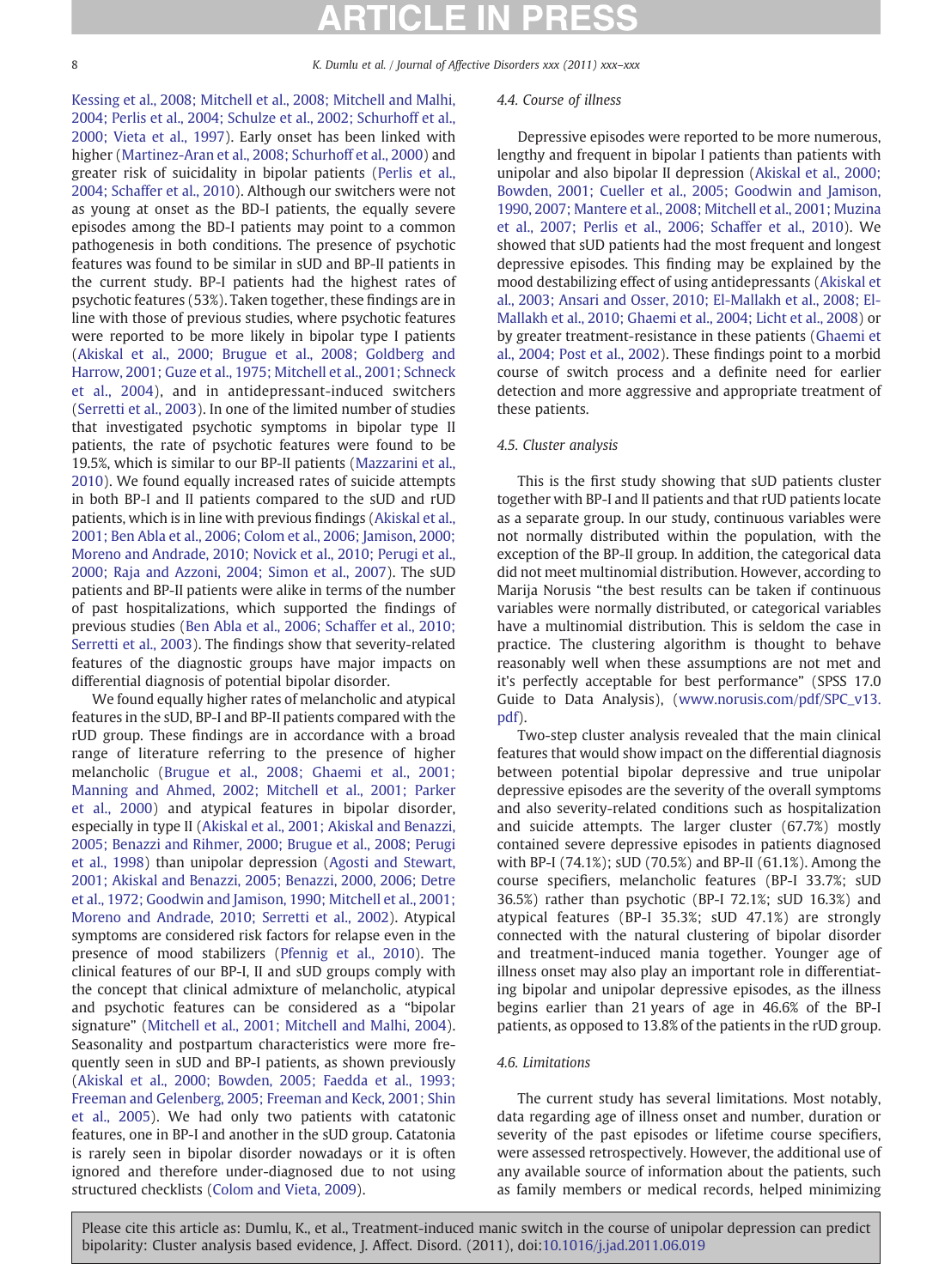# CI F

K. Dumlu et al. / Journal of Affective Disorders xxx (2011) xxx-xxx

<span id="page-8-0"></span>misinformation. The second limitation is the relatively small number of patients, especially in the BP-II groups. Nevertheless, we favored the sub-categorization of bipolar patients as BP-I and II to understand whether the sUD patients had a tendency for either of the bipolar subgroups, especially to the BP-IIs in terms of clinical profile. However, the exclusion of hypomanic switch due to the sensitivity and validation problems with its definition may also introduce a bias in disease severity, especially for BP-II patients. The third limitation was that we missed reverse polarity, focused only on first episode depressive bipolar patients. However the strength of our study is that all patients were evaluated by experienced psychiatrists with structured interviews at a university hospital. We included only well defined, treatment-induced manic episodes, leaving no doubt about the switching process. Mixed episodes were excluded from the sUD group as being a potential confounder.

#### 4.7. Concluding remarks

Based on the findings of the present study, we suggest that attention should be paid to the severity and severity-related features of depressive episodes for potential bipolar illness, especially in patients with early age of illness onset, as suggested by several other groups. We recommend closemonitorization with antidepressant use in such patients and advise adding mood stabilizers to the treatment regimen.

Our findings strongly support the previous evidence that sUD patients are similar in nature to bipolar patients and should therefore be classified and treated as true bipolars. This viewpoint is an especially important consideration for the formation of DSM-5 and ICD-11.

Role of founding source

None.

Conflict of interest None declared.

Acknowledgement

None.

#### References

- Agosti, V., Stewart, J.W., 2001. Atypical and non-atypical subtypes of depression: comparison of social functioning, symptoms, course of illness, co-morbidity, and demographic features. J. Affect. Disord. 65, 75–79.
- Akiskal, H.S., 1996. The prevalent clinical spectrum of bipolar disorders: beyond DSM-IV. J. Clin. Psychopharmacol. 16, 4S–14S.
- Akiskal, H.S., Benazzi, F., 2005. Atypical depression: a variant of bipolar II or a bridge between unipolar and bipolar II? J. Affect. Disord. 84, 209–217.
- Akiskal, H.S., Pinto, O., 1999. The evolving bipolar spectrum. Prototypes I, II, III and IV. Psychiatry Clin. North Am. 22, 517–534.
- Akiskal, H.S.,Walker, P., Puzantian, V.R., King, D., Rosenthal, T., Dranon,M., 1983. Bipolar outcome in the course of depressive illness: phenomenologic, familial, and pharmacologic predictors. J. Affect. Disord. 5, 115–128.
- Akiskal, H.S., Maser, J.D., Zener, P.J., 1995. Switching from unipolar to bipolar 2: an 11 year prospective study of clinical and temperamental predictors in 559 patients. Arch. Gen. Psychiatry 52, 114–123.
- Akiskal, H.S., Bourgeois, M.L., Angst, J., Post, R., Moller, H., Hirschfeld, R., 2000. Re-evaluating the prevalence of and diagnostic composition within the broad clinical spectrum of bipolar disorders. J. Affect. Disord. 59 (Suppl. 1), S5–S30.
- Akiskal, H.S., Hantouche, E.G., Allilaire, J.F., 2001. Systematic comparison of major depression with spontaneous hypomania (bipolar 2) versus those

with antidepressant-associated hypomania in the French national EPIDEP Study. J. Affect. Disord. 73, 65–74.

- Akiskal, H.S., Hantouche, E.G., Allilaire, J.F., Sechter, D., Bourgeois, M.L., Azorin, J.M., Chatenêt-Duchêne, L., Lancrenon, S., 2003. Validating antidepressant-associated hypomania (bipolar III): a systematic comparison with spontaneous hypomania (bipolar II). J. Affect. Disord. 73, 65–74.
- Altshuler, L.L., Post, R.M., Leverich, G.S., Mikalauskas, K., Rosoff, A., Ackerman, L., 1995. Antidepressant-induced manic and cyclic acceleration: a controversy revisited. Am. J. Psychiatry 152, 1130–1138.
- Altshuler, L.L., Suppes, T., Black, D.O., Nolen, W.A., Leverich, G., Keck Jr., P.E., Frye, M.A., Kupka, R., McElroy, S.L., Grunze, H., Kitchen, C.M., Post, R., 2006. Lower switch rate in depressed patients with bipolar II than bipolar I disorder treated adjunctively with second-generation antidepressants. Am. J. Psychiatry 163, 313–315.
- Altshuler, L.L., Kupka, R.W., Hellemann, G., Frye, M.A., Sugar, C.A., McElroy, S.L., Nolen, W.A., Grunze, H., Leverich, G.S., Keck, P.E., Zermeno, M., Post, R.M., Suppes, T., 2010. Gender and depressive symptoms in 711 patients with bipolar disorder evaluated prospectively in the Stanley Foundation bipolar treatment outcome network. Am. J. Psychiatry 167, 708–715.
- American Psychiatric Association, 2001. Diagnostic and Statistical Manual of Mental Disorders, 4th ed., text rev. . Washington, DC.
- Amsterdam, J.D., Garcia-España, F., Fawcett, J., Quitkin, F.M., Reimherr, F.W., Rosenbaum, J.F., Schweizer, E., Beasley, C., 1998. Efficacy and safety of fluoxetine in treating bipolar II major depressive episode. J. Clin. Psychopharmacol. 18, 435–440.
- Angst, J., 1985. Switch from depression to mania: a record study over decades between 1920 and 1982. Psychopathology 18, 140–154.
- Angst, J., 2008. Commentary on the paper of Smith, et al. J. Psychopharmacol. 22, 404–408.
- Angst, J., Angst, K., Baruffol, I., Meinherz-Surbeck, R., 1992. ECT-induced and drug-induced hypomania. Convuls. Ther. 8, 179–185.
- Angst, J., Gamma, A., Sellaro, R., Lavori, P.W., Zhang, H., 2003. Recurrence of bipolar disorders and major depression. A life-long perspective. Eur. Arch. Psychiatry Clin. Neurosci. 253, 236–240.
- Ansari, A., Osser, D.N., 2010. The psychopharmacology algorithm project at the Harvard South Shore Program: an update on bipolar depression. Harv. Rev. Psychiatry 18, 36–55.
- Baldessarini, R.J., Bolzani, L., Cruz, N., Jones, P.B., Lai, M., Lepri, B., Perez, J., Salvatore, P., Tohen, M., Tondo, L., Vieta, E., 2010. Onset-age of bipolar disorders at six international sites. J. Affect. Disord. 121, 143–146.
- Ben Abla, T., Ellouze, F., Amri, H., Krid, G., Zouari, A., M'Rad, M. Fi, 2006. Unipolar versus bipolar depression: clues toward predicting bipolarity disorder. Encephale 32, 962–965.
- Benazzi, F., 1997. Antidepressant-associated hypomania in outpatient depression: a 203-case study in private practice. J. Affect. Disord. 46, 73–77.
- Benazzi, F., 1999. Bipolar versus unipolar psychotic outpatient depression. J. Affect. Disord. 55, 63–66.
- Benazzi, B., 2000. Depression with DSM-IV atypical features: a marker for bipolar II disorder. Eur. Arch. Psychiatry Clin. Neurosci. 250, 53–55.
- Benazzi, F., 2006. Symptoms of depression as possible markers of bipolar II disorder. Prog. Neuropsychopharmacol. Biol. Psychiatry 30, 471–477.
- Benazzi, F., 2009. Classifying mood disorders by age-at-onset instead of polarity. Prog. Neuropsychopharmacol. Biol. Psychiatry. 33, 86–93.
- Benazzi, F., Akiskal, H.S., 2008. How best to identify a bipolar-related subtype among major depressive patients without spontaneous hypomania: superiority of age at onset criterion over recurrence and polarity? J. Affect. Disord. 107, 77–88.
- Benazzi, F., Rihmer, Z., 2000. Sensitivity and specificity of DSM-IV atypical features for bipolar II disorder diagnosis. Psychiatry Res. 93, 257–262.
- Boerlin, H.L., Gitlin, M.J., Zoellner, L.A., Hammen, C.L., 1998. Bipolar depression and antidepressant-induced mania: a naturalistic study. J. Clin. Psychiatry 59, 374–379.
- Bond, D.J., Noronha, M.M., Kauer-Sant'Anna, M., Lam, R.W., Yatham, L.N., 2008. Antidepressant-associated mood elevations in bipolar II disorder compared with bipolar I disorder and major depressive disorder: a systematic review and meta-analysis. J. Clin. Psychiatry 69, 1589–1601.
- Bowden, C.L., 2001. Strategies to reduce misdiagnosis of bipolar depression. Psychiatr. Serv. 52, 51–55.
- Bowden, C.L., 2005. A different depression; clinical distinctions between bipolar and unipolar depression. J. Affect. Disord. 84, 117–123.
- Brockington, I.F., Altman, E., Hillier, V., Meltzer, H.Y., Nand, S., 1982. The clinical picture of bipolar affective disorder in its depressed phase. A report from London and Chicago. Br. J. Psychiatry 141, 558–562.
- Brugue, E., Colom, F., Sanchez-Moreno, J., Cruz, N., Vieta, E., 2008. Depression subtypes in bipolar I and II disorders. Psychopathology 41, 111–114.
- Calabrese, J.R., Muzina, D.J., Kemp, D.E., Sachs, G.S., Frye, M.A., Thompson, T.R., Klingman, D., Reed, M.L., Hirschfeld, R.M., 2006. Predictors of bipolar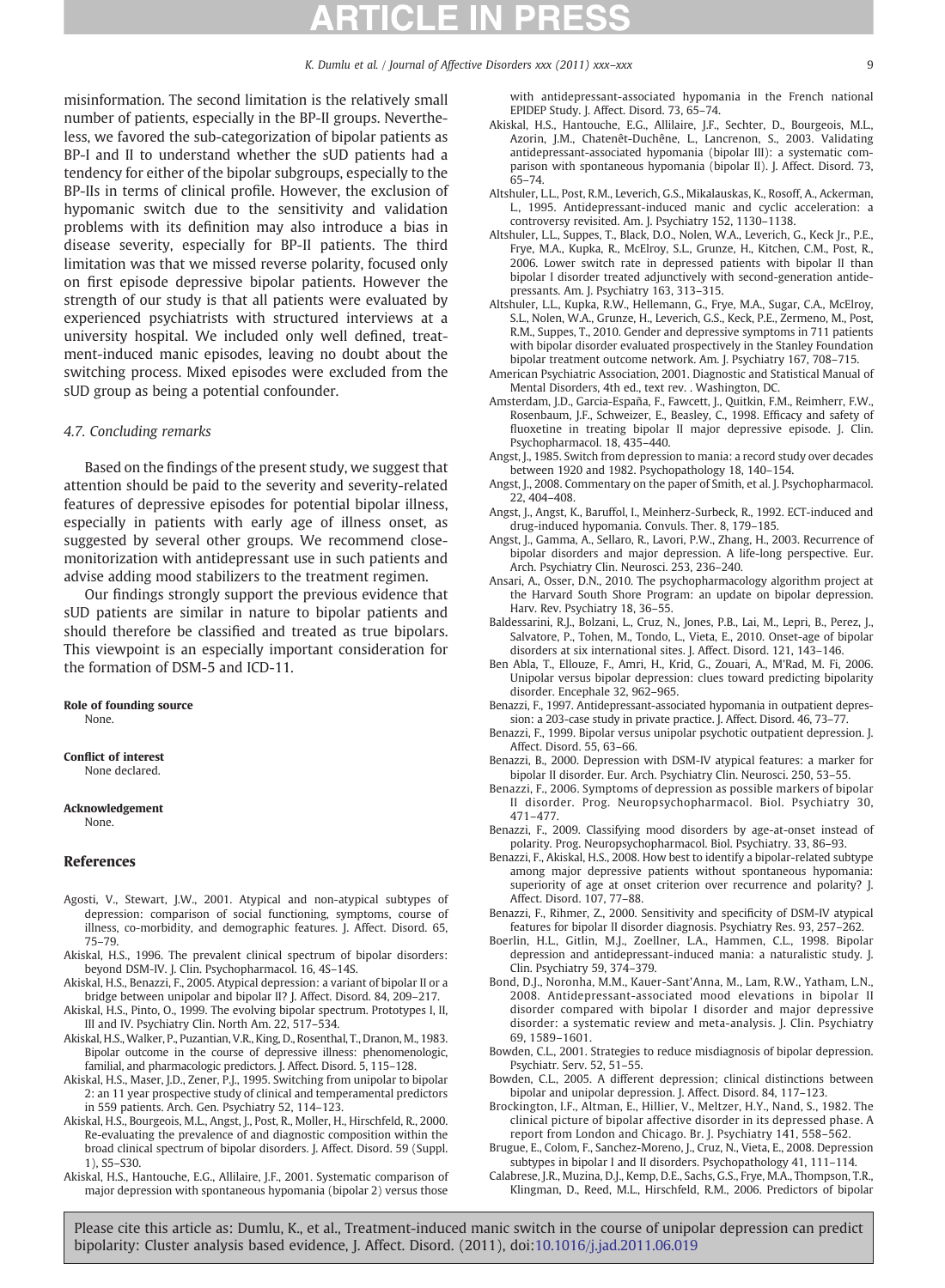<span id="page-9-0"></span>10 K. Dumlu et al. / Journal of Affective Disorders xxx (2011) xxx-xxx

disorder risk among patients currently treated for major depression. Med. Gen. Med. 8, 38.

- Carlson, G.A., Finch, S.J., Fochtmann, L.J., Ye, Q., Wang, Q., Naz, B., Bromet, E.J., 2007. Antidepressant-associated switches from depression to mania in severe bipolar disorder. Bipolar Disord. 9, 851–859.
- Chun, B.J., Dunner, D.L., 2004. A review of antidepressant-induced hypomania in major depression: suggestions for DSM-V. Bipolar Disord. 6, 32–42.
- Clarke, D.M., Cook, K., Smith, G.C., Piterman, L., 2008. What do general practitioners think depression is? A taxonomy of distress and depression for general practice. Med. J. Australia 188 (12 Suppl.), 110–113.
- Colom, F., Vieta, E., 2009. The road to DSM-V. Bipolar disorder episode and course specifiers. Psychopathology 42, 209–218.
- Colom, F., Vieta, E., Daban, C., Pacchiarotti, I., Sánchez-Moreno, J., 2006. Clinical and therapeutic implications of predominant polarity in bipolar disorder. J. Affect. Disord. 93, 13–17.
- Cueller, A.K., Johnson, S.L., Winters, R., 2005. Distinctions between bipolar and unipolar depression. Clin. Psychol. Rev. 25, 307–339.
- Detre, T., Himmelhoch, J., Swartzburg, M., Anderson, C.M., Byck, R., Kupfer, D.J., 1972. Hypersomnia and manic-depressive disease. Am. J. Psychiatry. 128, 1303–1305.
- Duax, J.M., Youngstrom, E.A., Calabrese, J.R., Findling, R.L., 2007. Sex differences in pediatric bipolar disorder. J. Clin. Psychiatry. 68, 1565–1573.
- El-Mallakh, R.S., Ghaemi, S.N., Sagduyu, K., Thase, M.E., Wisniewski, S.R., Nierenberg, A.A., Zhang, H.W., Pardo, T.A., Sachs, G., 2008. STEP-BD Investigators. Antidepressant-associated chronic irritable dysphoria (ACID) in STEP-BD patients. J. Affect. Disord. 111, 372–377.
- El-Mallakh, R.S., Elmaadawi, A.Z., Loganathan, M., Lohano, K., Gao, Y., 2010. Bipolar disorder: an update. Postgrad. Med. 122, 24–31.
- Faedda, G.L., Tondo, L., Teicher, M.H., Baldessarini, R.J., Gelbard, H.A., Floris, G.F., 1993. Seasonal mood disorders. Patterns of seasonal recurrence in mania and depression. Arch. Gen. Psychiatry 50, 17–23.
- First, M.B., Spitzer, R.I., Gibbon, M., Williams, J.B.W., 1997. Structurel Clinical Interview for DSM-IV Axis I Disorders (SCID I) Clinical Version. (SCID-CV). American Psychiatric Press Inc, Washington DC.
- Freeman, M.P., Gelenberg, A.J., 2005. Bipolar disorder in women: reproductive events and treatment considerations. Acta Psychiatr. Scand. 112, 88–96.
- Freeman, M.P., Keck, P.E., 2001. Postpartum depression with bipolar disorder. Am. J. Psychiatry. 158, 652–660.
- Ghaemi, S.N., Sachs, G.S., Chiou, A.M., Pandurangi, A.K., Goodwin, K., 1999. Is bipolar disorder still underdiagnosed? Are antidepressants overutilized? J. Affect. Disord. 52, 135–144.
- Ghaemi, S.N., Ko, J.Y., Goodwin, F.K., 2001. The bipolar spectrum and the antidepressant view of the world. J. Psychiatr. Pract. 7, 287–297.
- Ghaemi, S.N., Rosenquist, K.J., Ko, J.Y., Baldassano, C.F., Kontos, N.J., Baldessarini, R.J., 2004. Antidepressant treatment in bipolar versus unipolar depression. Am. J. Psychiatry. 161, 163–165.
- Ghaemi, S.N., Wingo, A.P., Filkowski, M.A., Baldessarini, R.J., 2008. Long-term antidepressant treatment in bipolar disorder: meta-analyses of benefits and risks. Acta Psychiatr. Scand. 118, 347–356.
- Goldberg, J.F., Harrow, M., 2001. Risk for bipolar illness in patients initially hospitalized for unipolar depression. Am. J. Psychiatry. 158, 1265–1270.
- Goldberg, J.F., Truman, C.J., 2003. Antidepressant-induced mania: an overview of current controversies. Bipolar Disord. 5, 407–420.
- Goodwin, F., Jamison, K., 1990. Manic Depressive Illness. Oxford University Press, New York.
- Goodwin, F., Jamison, K., 2007. Manic Depressive Illness: Bipolar Disorder and Recurrent Depression, Second Ed. Oxford University Press, New York.
- Guze, S.B., Woodruff, R.A., Clayton, P.J., 1975. The significance of psychotic affective disorders. Arch. Gen. Psychiatry 32, 1147–1150.
- Hamshere, M.L., Gordon-Smith, K., Forty, L., Jones, L., Caesar, S., Fraser, C., Hyde, S., Tredget, J., Kirov, G., Jones, I., Craddock, N., Smith, D.J., 2009. Age-at-onset in bipolar-I disorder: mixture analysis of 1369 cases identifies three distinct clinical sub-groups. J. Affect. Disord. 116, 23–29.
- Henry, C., Sorbara, F., Lacoste, J., Gindre, C., Leboyer, M., 2001. Antidepressant-induced mania in bipolar patients: identification of risk factors. J. Clin. Psychiatry 62, 249–255.
- Hirschfeld, R.M., Cass, A.R., Holt, D.C., Carlson, C.A., 2005. Screening for bipolar disorder in patients treated for depression in a family medicine clinic. J. Am. Board Fam. Pract. 18, 233–239.
- International Classification of Disease, 1993. World Health Organisation, 10th ed. . (Geneva).
- Jamison, K.R., 2000. Suicide and bipolar disorder. J. Clin. Psychiatry. 61, 47–51.
- Joseph, M., Youngstrom, E.A., Soares, J.C., 2009. Antidepressant-coincident mania in children and adolescents treated with selective serotonin reuptake inhibitors. Futur. Neurol. 4, 87–102.
- Judd, L.L., Schettler, P.J., Akiskal, H.S., Maser, J., Coryell, W., Solomon, D., Endicott, J., Keller, M., 2003. Long-term symptomatic status of bipolar I vs. bipolar II disorders. Int. J. Neuropsychopharmacol. 6, 127–137.
- Kelly, E., Sharma, V., 2010. Diagnosis and treatment of postpartum bipolar depression. Expert. Rev. Neurother. 10, 1045–1051.
- Kessing, L.V., Jensen, H.M., Christensen, E.M., 2008. Differences in the ICD-10 diagnostic subtype of depression in bipolar disorder compared to recurrent depressive disorder. Psychopathology 41, 141–146.
- Koszewska, I., Rybakowski, J.K., 2009. Antidepressant-induced mood conversions in bipolar disorder: a retrospective study of tricyclic versus nontricyclic antidepressant drugs. Neuropsychobiology 59, 12–16.
- Koukopoulos, A., Koukopoulos, A., 1999. Agitated depression as a mixed state and the problem of melancholia. Psychiatr. Clin. North. Am. 22, 547–564.
- Leibenluft, E., 2000. Women and bipolar disorder: an update. Bull. Menn. Clin. 64, 5–17.
- Leverich, G.S., Altshuler, L.L., Frye, M.A., Suppes, T., McElroy, S.L., Keck Jr., P.E., Kupka, R.W., Denicoff, K.D., Nolen, W.A., Grunze, H., Martinez, M.I., Post, R.M., 2006. Risk of switch in mood polarity to hypomania or mania in patients with bipolar depression during acute and continuation trials of venlafaxine, sertraline, and bupropion as adjuncts to mood stabilizers. Am. J. Psychiatry. 163, 232–239.
- Licht, R.W., Gijsman, H., Nolen, W.A., Angst, J., 2008. Are antidepressants safe in the treatment of bipolar depression? A critical evaluation of their potential risk to induce switch into mania or cycle acceleration. Acta Psychiatr. Scand. 118, 337–346.
- Manning, J.S., Ahmed, S., 2002. Mood disorders in family practice: beyond unipolarity to bipolararity. J. Clin. Psychiatry. 4, 142–150.
- Mantere, O., Suominen, K., Valtonen, H.M., Arvilommi, P., Leppämäki, S., Melartin, T., Isometsä, E., 2008. Differences in outcome of DSM-IV bipolar I and II disorders. Bipolar Disord. 10, 413–425.
- Martin, A., Young, C., Leckman, J.F., Mukonoweshuro, C., Rosenheck, R., Leslie, D., 2004. Age effects on antidepressant-induced manic conversion. Arch. Pediatr. Adolesc. Med. 158, 773–780.
- Martinez-Aran, A., Vieta, E., Chengappa, K.N., Gershon, S., Mullen, J., Bjorn, B., 2008. Reporting outcomes in clinical trials for bipolar disorder — a commentary and suggestions for change. Bipolar Disord. 10, 566–579.
- Maskill, V., Crowe, M., Luty, S., Joyce, P., 2010. Two sides of the same coin: caring for a person with bipolar disorder. J. Psychiatr. Ment. Health Nurs. 17, 535–542.Mazzarini, L., Colom, F., Pacchiarotti, I., Nivoli, A.M., Murru, A., Bonnin, C.M., Cruz, N., Sanchez-Moreno, J., Kotzalidis, G.D., Girardi, P., Tatarelli, R., Vieta, E., 2010. Psychotic versus non-psychotic bipolar II disorder. J. Affect. Disord. 126, 55–60.
- Mitchell, P., Malhi, G., 2004. Bipolar depression: phenomenological overview and clinical characteristics. Bipolar Disord. 6, 530–539.
- Mitchell, P.B., Wilhelm, K., Parker, G., 2001. The clinical features of bipolar depression: a comparison with matched major depressive disorder patients. J. Clin. Psychiatry. 62, 212–216.
- Mitchell, P.B., Goodwin, G.M., Johnson, G.F., Hirschfeld, R.M., 2008. Diagnostic guidelines for bipolar depression: a probabilistic approach. Bipolar Disord. 10, 144–152.
- Moreno, D.E., Andrade, L.H., 2010. Latent class analysis of manic and depressive symptoms in a population-based sample in Sao Paulo, Brazil. J. Affect. Disord. 123, 208–213.
- Muzina, D.J., Kemp, D.E., McIntyre, R.S., 2007. Differentiating bipolar disorders from major depressive disorders: treatment implications. Ann. Clin. Psychiatry 19, 305–312.
- Nemeroff, C.B., Entsuah, R., Benattia, I., Demitrack, M., Sloan, D.M., Thase, M.E., 2008. Comprehensive analysis of remission (COMPARE) with venlafaxine versus SSRIs. Biol. Psychiatry 63, 424–434.
- Novick, D.M., Swartz, H.A., Frank, E., 2010. Suicide attempts in bipolar I and bipolar II disorder: a review and meta-analysis of the evidence. Bipolar Disord. 12, 1–9.
- O'Donovan, C., Garnham, J.S., Hajek, T., Alda, M., 2008. Antidepressant monotherapy in pre-bipolar depression; predictive value and inherent risk. J. Affect. Disord. 107, 293–298.
- Olfson, M., Das, A.K., Gameroff, M.J., Pilowsky, D., Feder, A., Gross, R., et al., 2005. Bipolar depression in a low-income primary care clinic. Am. J. Psychiatry. 162, 2146–2151.
- Parker, G., Roy, K., Wilhelm, K., 2000. The nature of bipolar depression: implications for the definition of melancholia. J. Affect. Disord. 59, 217–224.
- Peet, M., 1994. Induction of mania with selective serotonin re-uptake inhibitors and tricyclic antidepressants. Br. J. Psychiatry 164, 549–550.
- Perlis, R.H., Miyahara, S., Marangell, L.B., Wisniewski, S.R., Ostacher, M., Delbello, M.P., Bowden, C.L., Sachs, G.S., Nierenberg, A.A., 2004. Longterm implications of early onset in bipolar disorder: data from the first 1,000 participants in the systematic treatment enhancement program for bipolar disorder (STEP-BD). Biol. Psychiatry 55, 875–881.